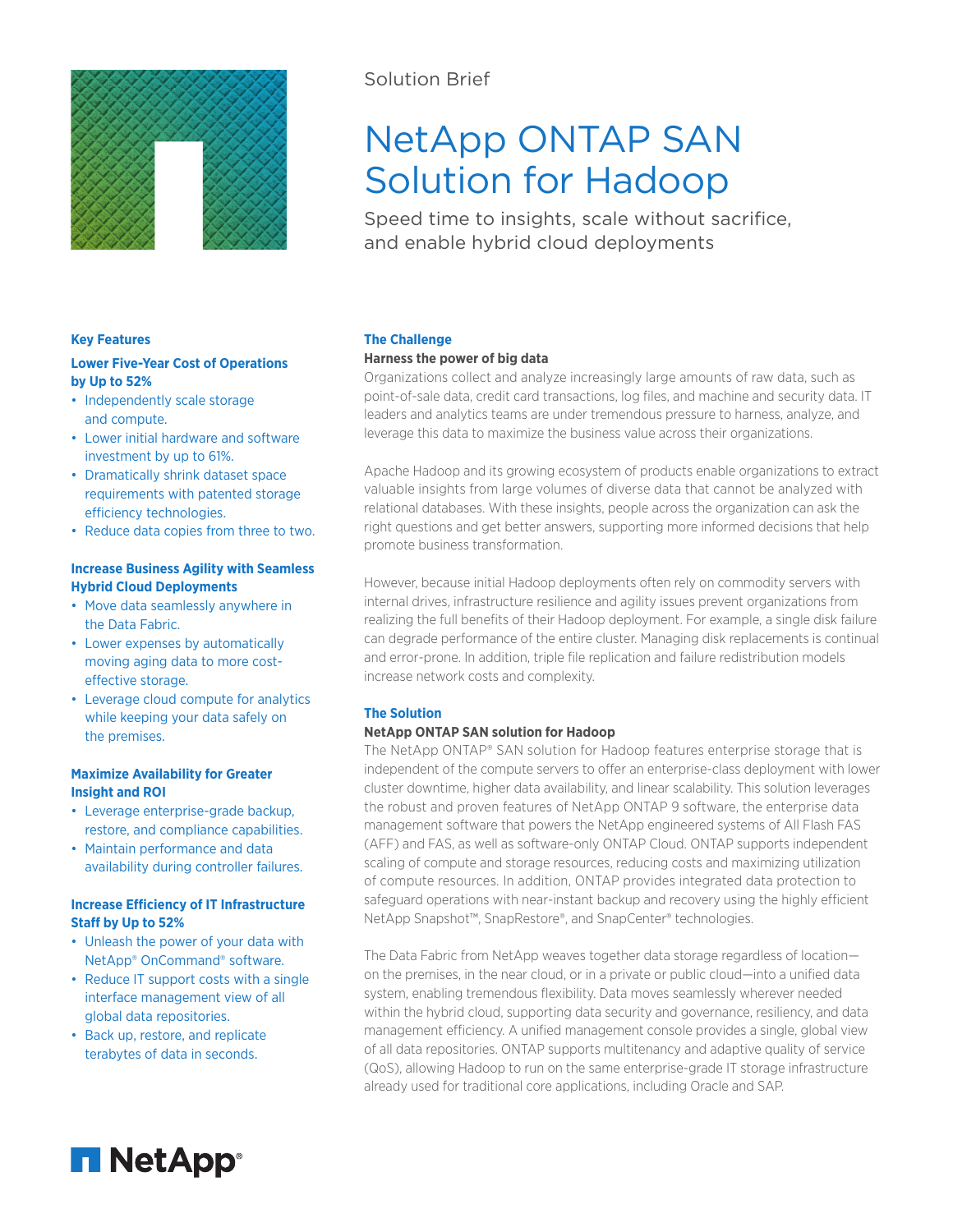

Figure 1) NetApp analytics in the hybrid cloud with Data Fabric.

## **Reduce operational costs by up to 52%**

A big data platform based on ONTAP software enjoys significant cost advantages compared to the traditional server-based storage. ONTAP solutions require far fewer and less costly servers (with fewer storage bays) and consequently fewer OS and application licenses. These efficiencies can lower initial hardware and software investments by up to 61% and five-year cost of operations by up to 52%. In addition, data is protected by the ONTAP system, which allows the replication count for HDFS to be reduced from three to two. This reduction in the number of data copies plus the data reduction provided by deduplication and compression enable ONTAP to store the same data with a much smaller footprint.

## **Increase business agility with seamless hybrid cloud deployments**

The big data platform can take on many forms, depending on the needs of each enterprise. With ONTAP, choosing between an on-premises installation, one in the near cloud, or one in a private or public cloud is not necessary. ONTAP supports all options, whether a single option is chosen or more typically any combination of options.

Place your analytics compute tier on cloud architectures such as Amazon EC2 while keeping your data safely on storage that you control on the premises. The decoupled design allows independent scaling of compute and storage layers. This capability provides the flexibility to add storage capacity without

adding compute nodes. With this design, only two data copies are required, unlike HDFS deployed with server-based DAS, which requires three copies of data. In addition, the compute resources used by a Hadoop cluster in a public cloud can be shut down when not used, because the data is stored in NPS. This configuration can result in a huge cost savings on cloud resources.

## **Reduce storage requirements**

Many enterprises choose to locate the core system on the premises, leveraging AFF for hot data, while using hybrid FAS (a combination of flash and HDD) for the warm and cold tiers. With most traditional enterprise applications also located in on-premises data centers, Hadoop can access data stored there without duplicating the data into a dedicated data lake. With the Data Fabric, the big data infrastructure can span data centers in multiple on-premises locations if required. Other choices include NetApp Private Storage (NPS), a near-cloud offering, or one or more public clouds.

## **Maximize availability for greater insight and ROI**

Storage media is the most fault-prone component in the Hadoop architecture. It is simply a matter of time before a disk fails. The larger the cluster, the more likely it is that a disk failure will occur. In an HDFS implementation, a disk failure initiates a restart of a job task, which negatively affects the predictability of the job completion time.